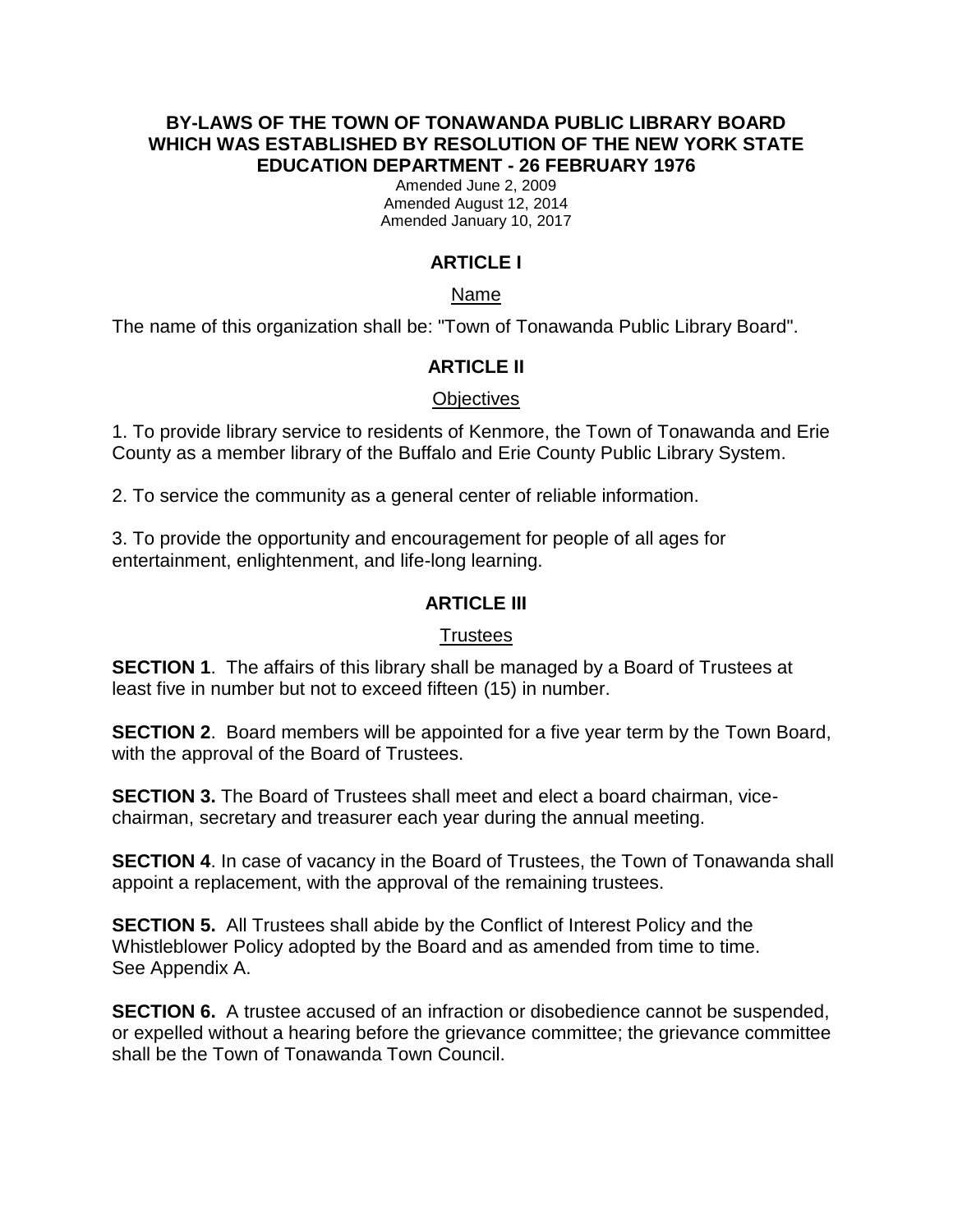**SECTION 7.** A vacancy of an uncompleted term shall be filled by a special election by the remaining members of the Board for the remainder of the term of that particular position.

## **ARTICLE IV**

## Duties of Officers

**SECTION 1.** The chairman presides at all meetings of the Board. He may appoint committees with the approval of the Board. He may call special meetings if necessary.

**SECTION 2.** The vice-chairman takes over duties of the chairman in the chair's absence.

**SECTION 3.** The secretary shall record the minutes of the meetings, and maintain the correspondence of the Board.

**SECTION 4.** The treasurer shall make disbursements from private funds of the library with the approval of the Board and shall prepare monthly financial reports consisting of actual revenues and expenditures compared to budgeted amounts and distribute this report to the Board.

## **ARTICLE V**

## Meetings

**SECTION 1.** The first meeting of the calendar year shall constitute the annual meeting.

**SECTION 2.** Regular meetings shall normally be held the second Tuesday of each month at the Town of Tonawanda Library, 160 Delaware Road, Kenmore, NY 14217 at 7:00 pm. The meetings may be held at alternate sites if deemed appropriate.

**SECTION 3.** Special meetings may be called anytime at the discretion of the board chairman, if the rest of the board members are notified.

**SECTION 4.** A majority of the Board of Trustees shall constitute a quorum.

## **ARTICLE VI**

## **Eligibility**

**SECTION I.** Eligibility for Board membership shall be limited to adults residing or owning property within the geographical limits of the library district.

**SECTION 2.** Only members of the Board of Trustees in good standing shall be eligible for office. Any trustee absent from three (3) consecutive meetings without reasonable excuse shall be deemed to have vacated his office.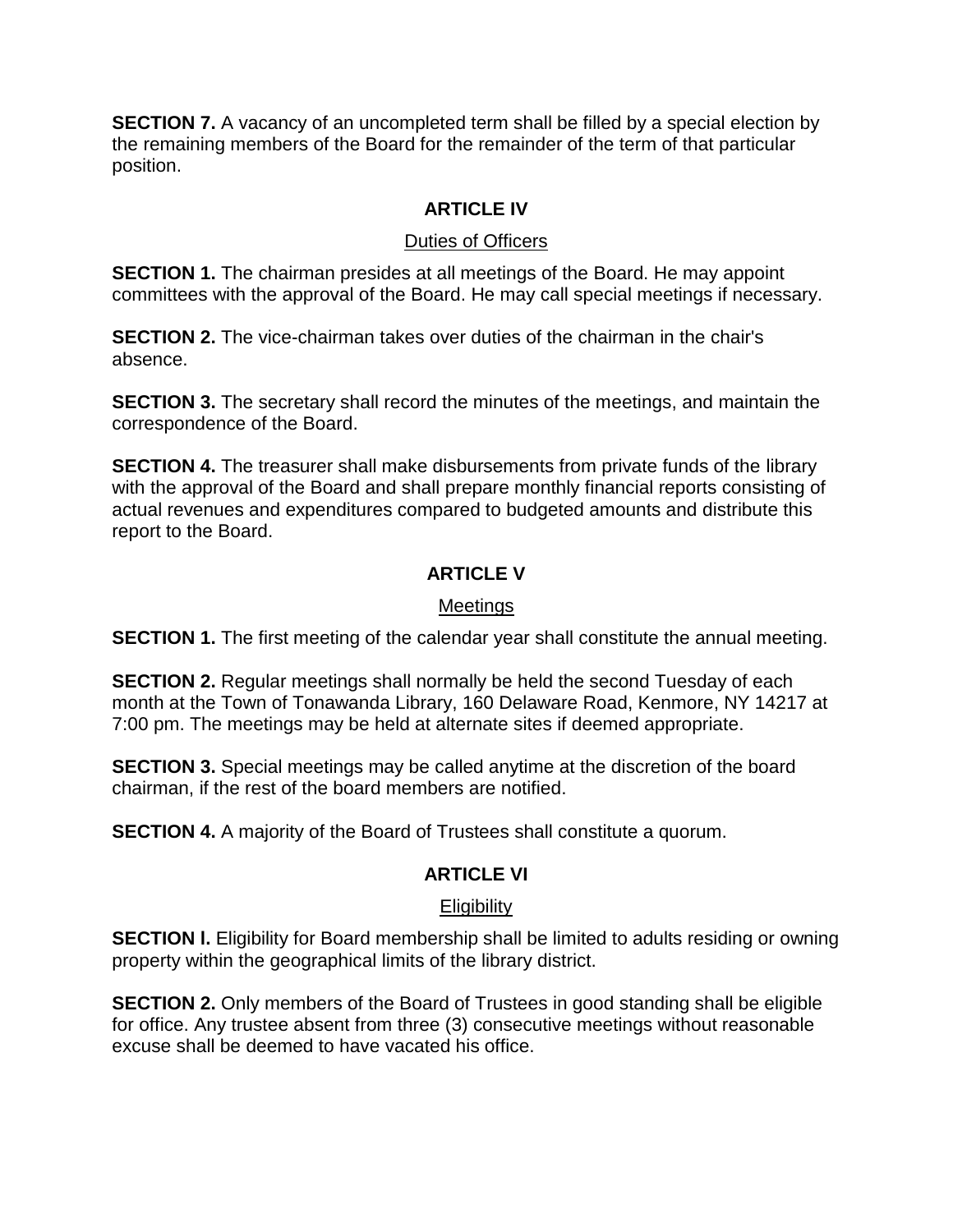### **ARTICLE VII**

#### **Committees**

**SECTION I.** Committees for specific purposes may be appointed by the chairman. Such committees shall serve until the completion of the work for which they were appointed.

**SECTION 2.** All committees shall make a progress report to the Board at each of its meetings.

**SECTION 3.** A nominating committee shall be appointed by the chairman three months prior to the annual meeting who will present a slate of officers and names of candidates for new trustees. Additional nominations may be made from the floor.

**SECTION 4.** Each committee shall select its own chairman.

**SECTION 5.** The chairman shall be a member ex-officio of all committees.

## **ARTICLE VIII**

#### Amendments

Amendments to these By-Laws may be proposed at any regular meeting and shall be voted upon at the next regular meeting. Written notice of the proposed amendment or amendments shall be sent to all absent members at least ten days prior to the voting session. A two-thirds majority of the Board shall be necessary for the adoption of an amendment, which if approved shall take effect immediately.

### **ARTICLE IX**

### Authority

The authority of the Board of Trustees is such as described by the Board of Regents.

### **ARTICLE X**

#### Library Director

The Board of Trustees shall appoint a Director who shall be the executive officer of the policies of the Board and shall have charge of the administration of the library under the direction and review of the Board. The director shall be responsible for the care of the buildings and equipment, for the employment and direction of the staff, for the efficiency of the library's service to the public, and for the operation of the library under the financial conditions contained in the annual budget. The Director shall render and submit to the Board reports and recommendations of such policies and procedures, which, in the opinion of the director, will improve efficiency and quality of library service. The director shall attend all Board meetings except the portion of the meeting at which the director's appointment or salary is to be discussed or decided.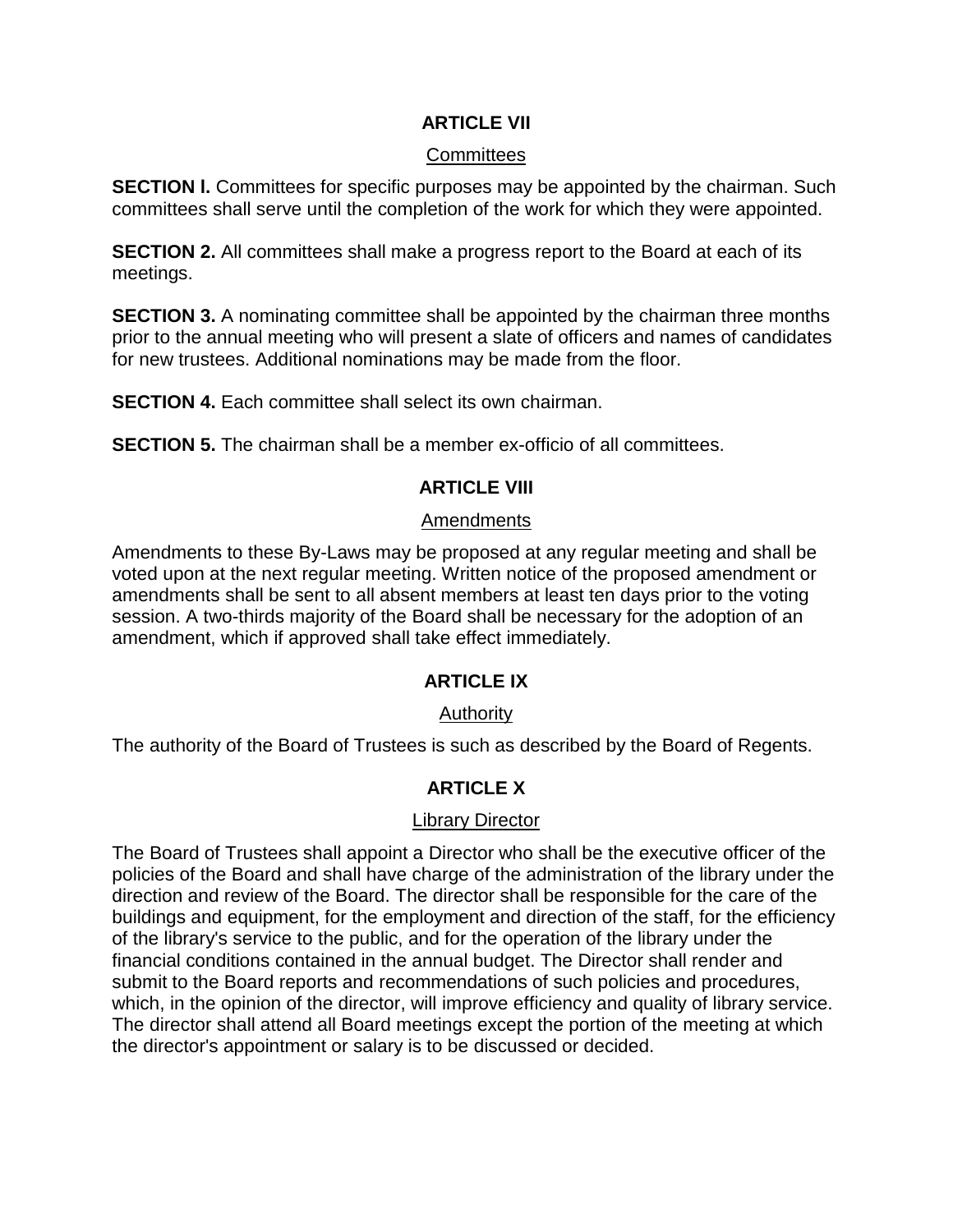## **ARTICLE XI**

#### Order of Business

The order of business at regular meetings shall be as follows:

- 1. Call to order and roll call
- 2. Approval of Agenda
- 3. Adoption of the Minutes of the previous meeting
- 4. Chairman's report
- 5. Secretary's report
- 6. Treasurer's report
- 7. Library Director's report
- 8. Report of standing committees
- 9. Report of special committees
- 10. Unfinished business
- 11. New business
- 12. Comments from the General Public (Non-agenda items)
- l3. Adjournment

## **ARTICLE XII**

### Preference of Motions

All procedures not specified herein shall be in accord with Robert's Rules of Order.

## **ARTICLE XIII**

### **Statement of Ethics**

The Board of Trustees subscribes to the following Statement of Ethics endorsed by the Board of Directors of the American Library Trustee Association and the Public Library Association, January1989:

l. "Trustees must promote the highest level of library service while observing ethical standards with absolute truth, integrity and honor.

2, Trustees must avoid situations in which personal interests might be served or financial benefits gained at the expense of library users, colleagues or the institution. See Appendix A.

3. It is incumbent upon any trustee to disqualify himself/herself immediately whenever the appearance of a conflict of interests exists. See Appendix A.

4. Trustees must distinguish clearly in their actions and statements between their personal philosophies and attitudes and those of the institution, acknowledging the formal position of the Board even if they personally disagree.

5. A trustee must respect the confidential nature of library business while being aware of and in compliance with that particular state's freedom of information act.

6. Trustees must be prepared to support to the fullest the efforts of librarians in resisting censorship of library materials by groups or individuals.

7. Trustees who accept appointments to a Library Board are expected to perform the duties and responsibilities of a Library Trustee."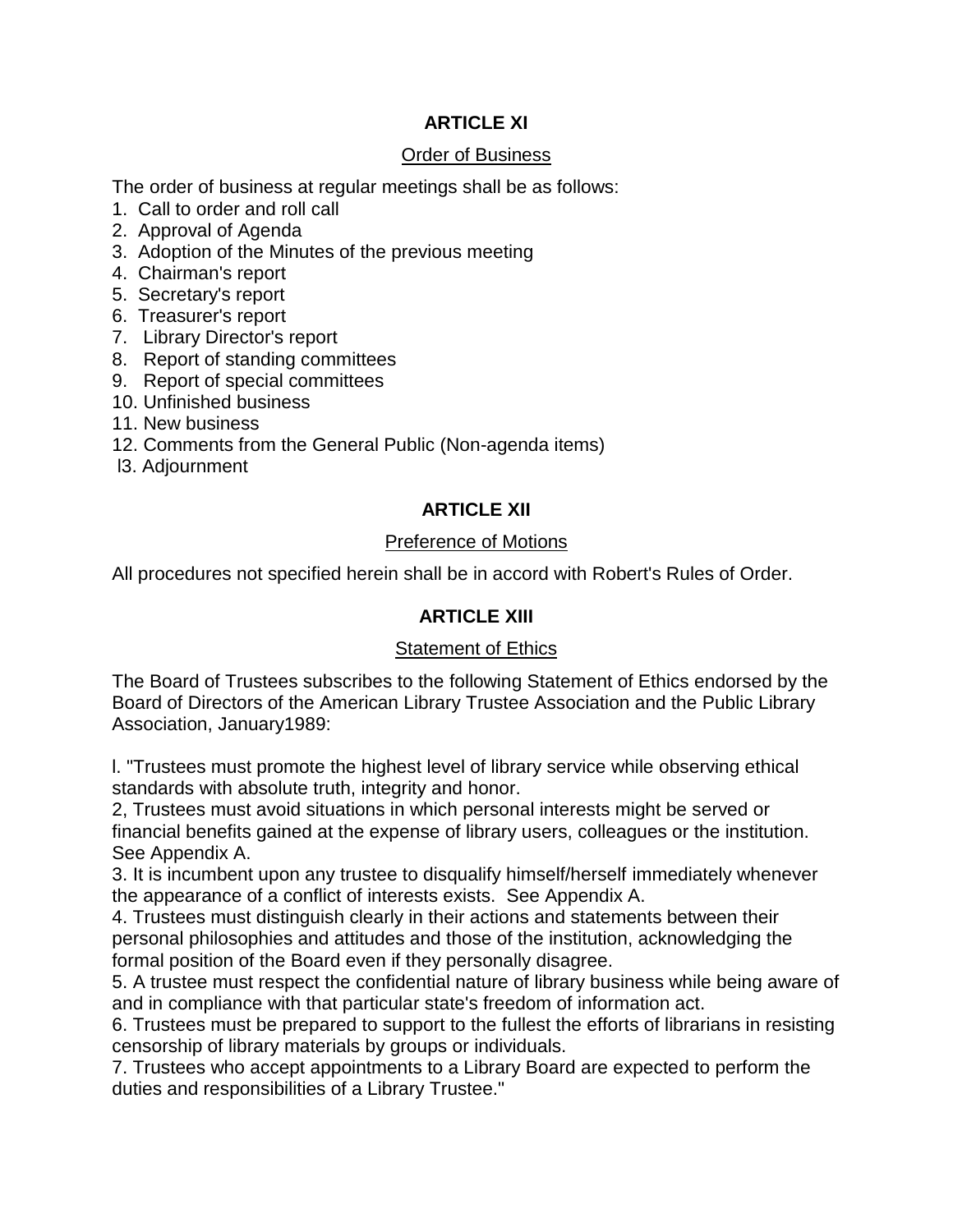## **ARTICLE XIV**

#### **Publicity**

The chairman will have the power to release all items of news interest to the public, with the knowledge and approval of the rest of the board members, and will serve as the official spokesman for the Board.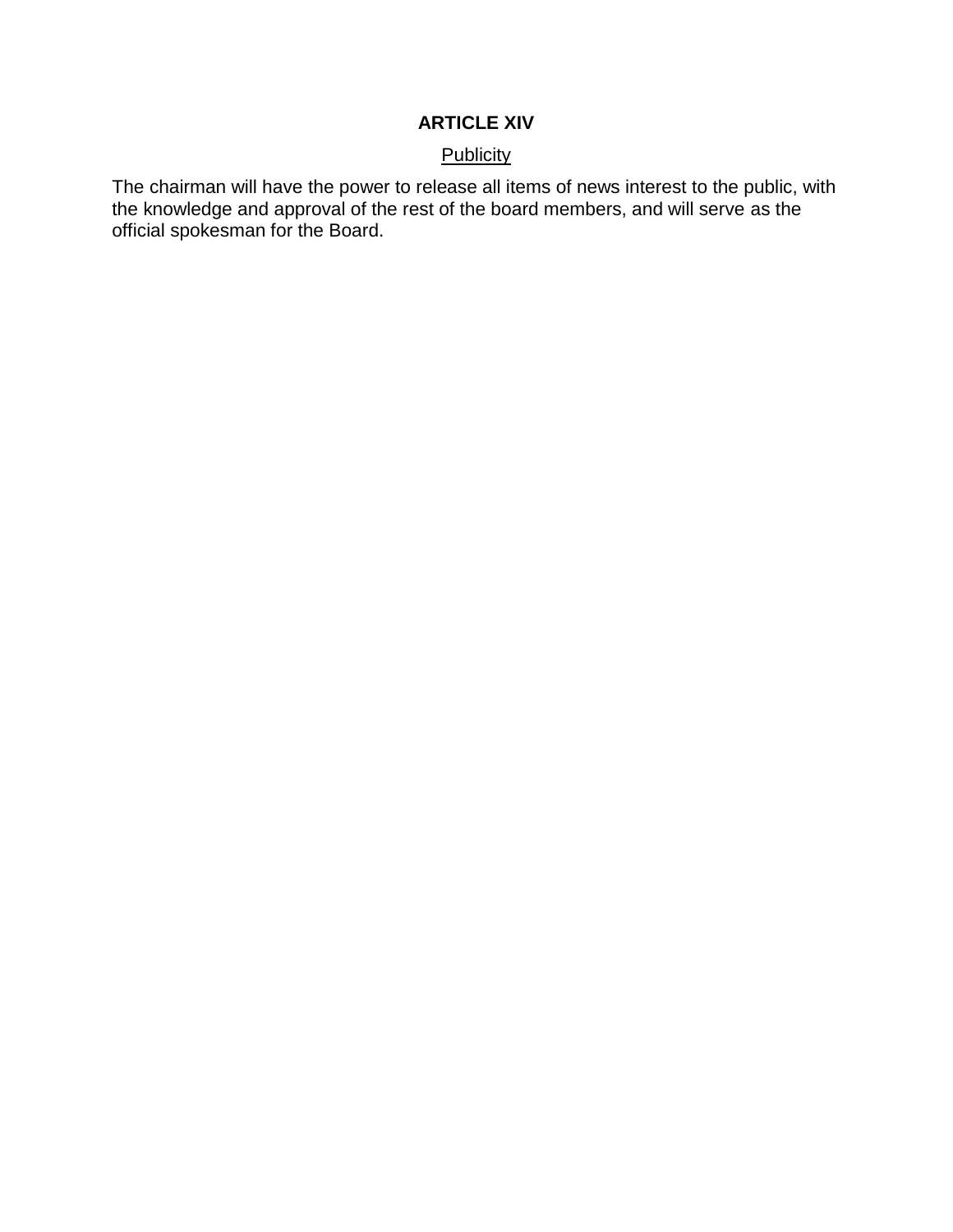### **APPENDIX A**

## **CONFLICT OF INTEREST POLICY OF THE TOWN OF TONAWANDA PUBLIC LIBRARY (ADOPTED AS OF THE 1st DAY OF JULY, 2014)**

#### **ARTICLE I Purpose**

The purpose of this Conflict of Interest Policy is to protect the Town of Tonawanda Public Library when it is contemplating entering into a transaction or arrangement that might benefit the private interest of an officer, trustee, or Key Employee of the Town of Tonawanda Public Library, including situations that may give rise to Conflicts of Interest and Related Party Transactions.

### **ARTICLE II Definitions**

Section 2.1. Interested Person. An Interested Person is any trustee, officer, employee or member of a committee with powers delegated by the Board of Trustees, who (1) has a direct or indirect Financial Interest, as defined below, and/or (2) is a Related Party, as defined below.

Section 2.2. Relative. A Relative of an individual means his or her spouse or domestic partner, ancestors, brothers and sisters (whether whole or half blood), children (whether natural or adopted), grandchildren; great-grandchildren, and spouses of brothers, sisters, children, grandchildren and great-grandchildren.

Section 2.3. Financial Interest. A person has a Financial Interest if the person has, directly or indirectly, through business, investment, or a Relative:

(A) An ownership or investment interest in any entity with which the Town of Tonawanda Public Library has a transaction or arrangement;

(B) A compensation arrangement with the Town of Tonawanda Public Library or with any entity or individual with which the Town of Tonawanda Public Library has a transaction or arrangement; or

(C) A potential ownership or investment interest in, or compensation

arrangement with, any entity or individual with which the Town of Tonawanda Public Library is negotiating a transaction or arrangement.

Compensation includes direct and indirect remuneration as well as gifts or favors that are not insubstantial.

Section 2.4. Substantial Financial Interest. A Financial Interest in a Related Party Transaction is a "Substantial Financial Interest" if, in the discretion of the Board after giving due consideration to the material facts and circumstances of the Financial Interest as presented, the Board determines that such Financial Interest is substantial.

Section 2.5. Related Party. A Related Party includes:

(A) any trustee, officer or Key Employee of the Town of Tonawanda Public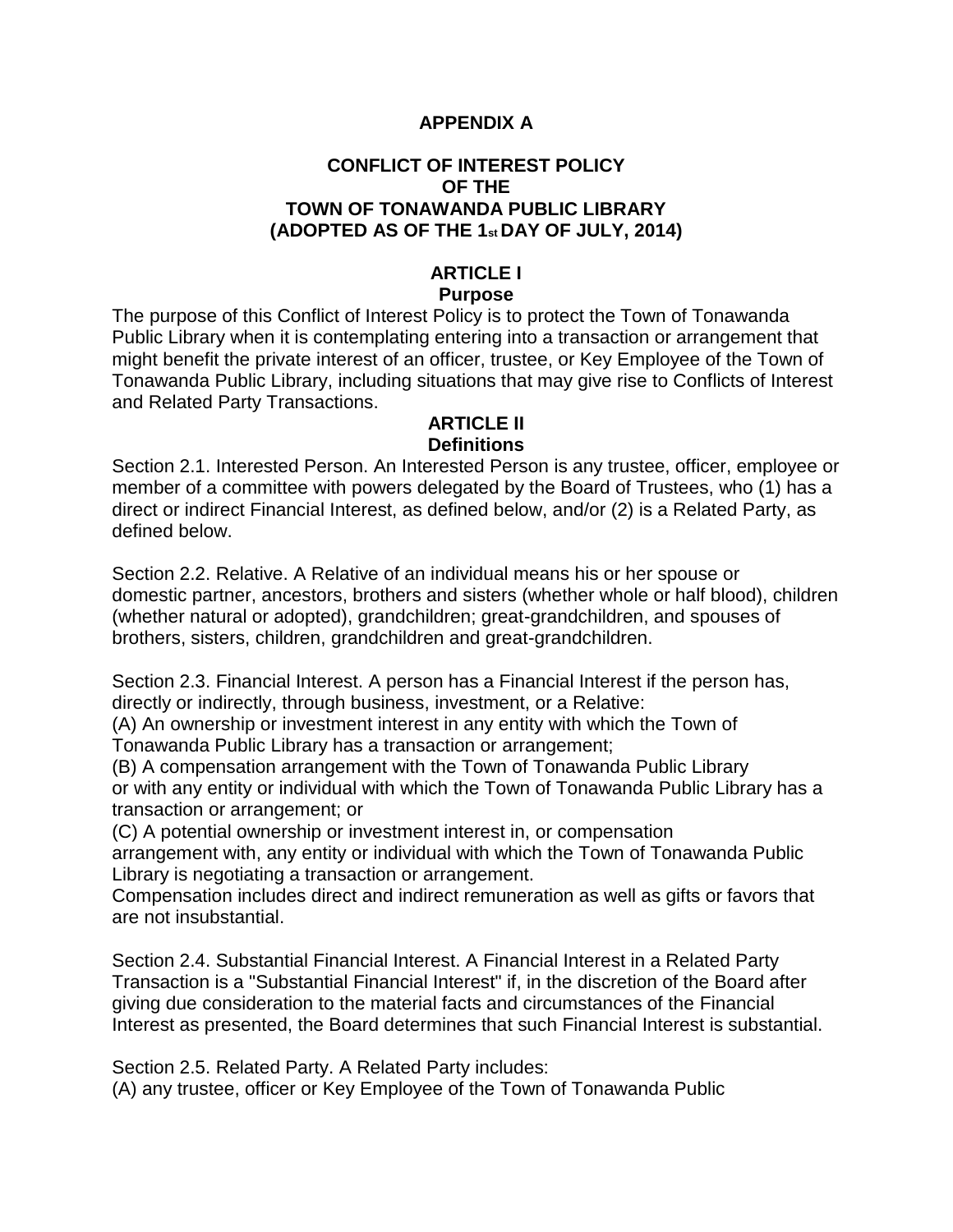Library or any Affiliate of the Town of Tonawanda Public Library; (B) any Relative of any officer or Key Employee of the Town of Tonawanda Public Library or any Affiliate of the Town of Tonawanda Public Library; or (C) any entity in which any individual described in clauses (A) and (B) of this section has a thirty-five percent or greater ownership or beneficial interest or, in the case of a partnership or professional corporation, a direct or indirect ownership interest in excess of five percent.

Section 2.6. Key Employee. A Key Employee is any person who is in a position to exercise substantial influence over the affairs of the Town of Tonawanda Public Library.

Section 2.7. Affiliate of the Town of Tonawanda Public Library. An Affiliate of the Town of Tonawanda Public Library means any entity controlled by, in control of, or under common control with the Town of Tonawanda Public Library.

Section 2.8. Related Party Transaction. A Related Party Transaction means any transaction, agreement or any other arrangement in which a Related Party has a Financial Interest and in which the Town of Tonawanda Public Library or any Affiliate of the Town of Tonawanda Public Library is a participant.

Section 2.9. Conflict of Interest. A Conflict of Interest exists if an outside interest or activity influences or appears to influence the ability of an individual to exercise objectivity or impair the individual's ability to perform his or her responsibility in the best interests of the Town of Tonawanda Public Library.

## **ARTICLE III Disclosure**

Section 3.1. Disclosure Statement. Prior to the initial appointment or hiring, and annually thereafter, a trustee, officer, member of a committee with powers delegated by the Board, or Key Employee shall complete, sign and submit to the secretary of the Town of Tonawanda Public Library, a written Disclosure Statement, attached as Appendix A, identifying, to the best of his or her knowledge, the following information: (A) any entity of which such person is an officer, trustee, member, owner (either as a sole proprietor or a partner), or employee and with which the Town of Tonawanda Public Library has a relationship; and

(B) any transaction in which the Town of Tonawanda Public Library is a participant and in which such person might have a Financial Interest that may give rise to a Conflict of Interest or Related Party Transaction. The secretary shall provide a copy of all completed Disclosure Statements to the Chair of the Overseeing Committee or, if there is no such committee, to the President of the Board.

Section 3.2 Continuing Duty. All trustees, officers, committee members, and Key Employees have a continuing duty to disclose by oral or written statement the existence of and material facts surrounding any Financial Interest at the time an actual or possible Conflict of Interest or Related Party Transaction arises.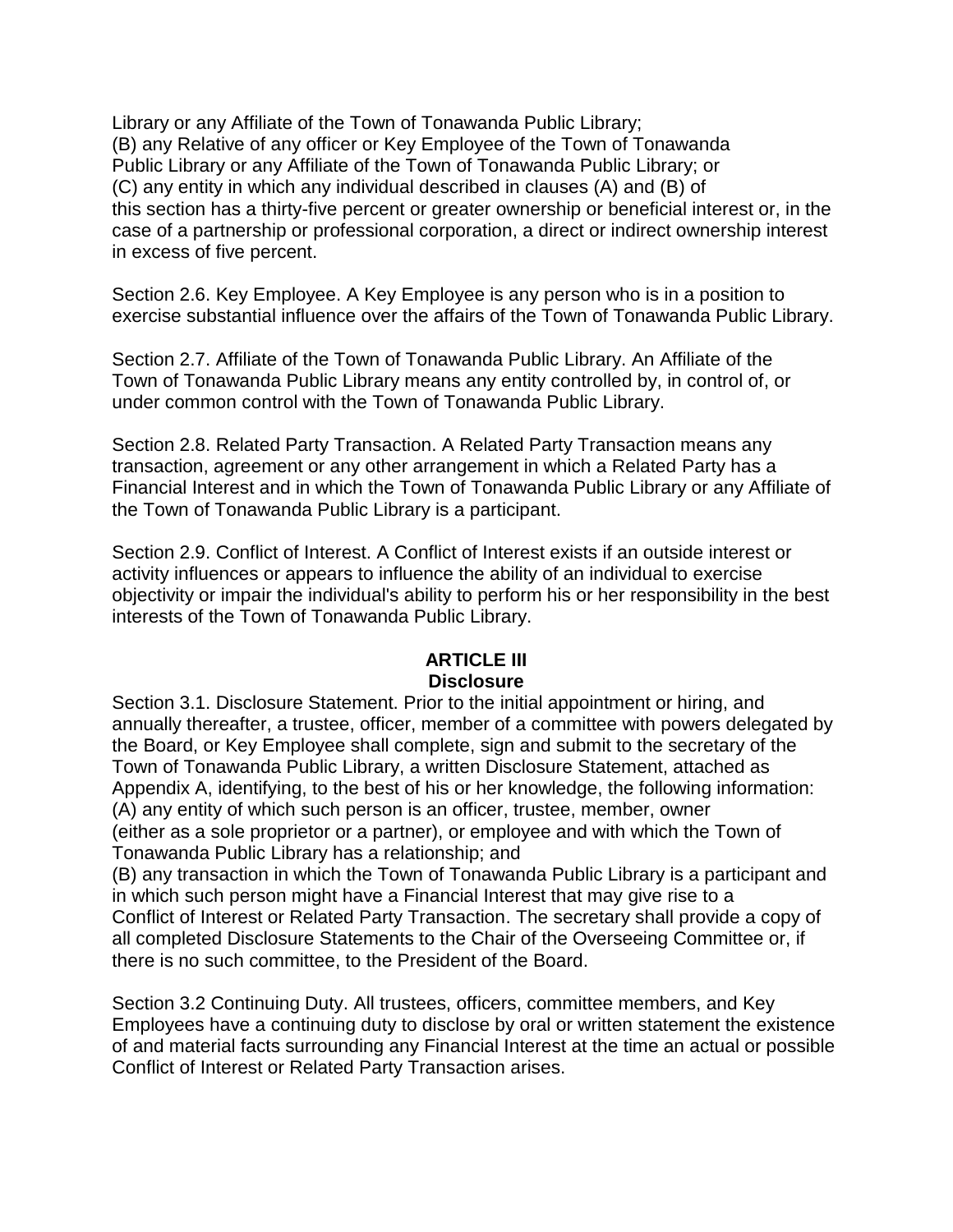Section 3.3 Violations. Any trustee, officer, committee member, or Key Employee who fails to comply with the disclosure obligations under this Article III or otherwise violates this Conflict of Interest Policy, may be subject to appropriate disciplinary and corrective action, up to and including referral to the New York State Board of Regents for possible removal of a Trustee, pursuant to New York State Education Law section 226.

## **ARTICLE IV Procedures**

Section 4.1. General Prohibitions. An Interested Person shall not:

(A) be present at or participate in any Board or committee deliberation or vote related to the transaction or arrangement giving rise to a Conflict of Interest or Related Party Transaction; nor

(B) directly or indirectly attempt to influence improperly the deliberation or voting on the transaction or arrangement giving rise to the conflict.

Notwithstanding the foregoing, the Board of Trustees or the committee may request that an Interested Person present information to the Board or committee prior to the commencement of deliberations or voting relating thereto.

Section 4.2. Initial Determination. After the disclosure required under Article III, the remaining Board or committee members shall decide and document in the meeting minutes whether the transaction or arrangement is a Related Party Transaction, including whether any such transaction involves a Substantial Financial Interest, or a Conflict of Interest.

Section 4.3. Consideration of Alternatives. If the transaction or arrangement is a Related Party Transaction in which the Related Party has a Substantial Financial Interest, then the Board or committee must consider alternatives to the proposed transaction or arrangement. If the transaction or arrangement is a Conflict of Interest, then the Board or committee may, but is not required, to consider alternatives.

Section 4.4. Board or Committee Decision. The Board of Trustees or the committee shall compare the alternatives, if any, with the proposed transaction or arrangement and determine whether the Town of Tonawanda Public Library can obtain with reasonable efforts a more advantageous transaction or arrangement from a person or entity that would not give rise to a Conflict of Interest or Related Party Transaction. If a more advantageous transaction or arrangement is not reasonably possible under circumstances not producing a Conflict of Interest or Related Party Transaction, the Board of Trustees or the committee shall determine:

(A) by a majority vote of the Board, whether the proposed transaction or arrangement is in the Town of Tonawanda Public Library's best interest, for the Town of Tonawanda Public Library's own benefit, and whether it is fair and reasonable; and if so, then (B) whether to enter into the transaction or arrangement, in accordance with the Town of Tonawanda Public Library's bylaws. Note that if the transaction or arrangement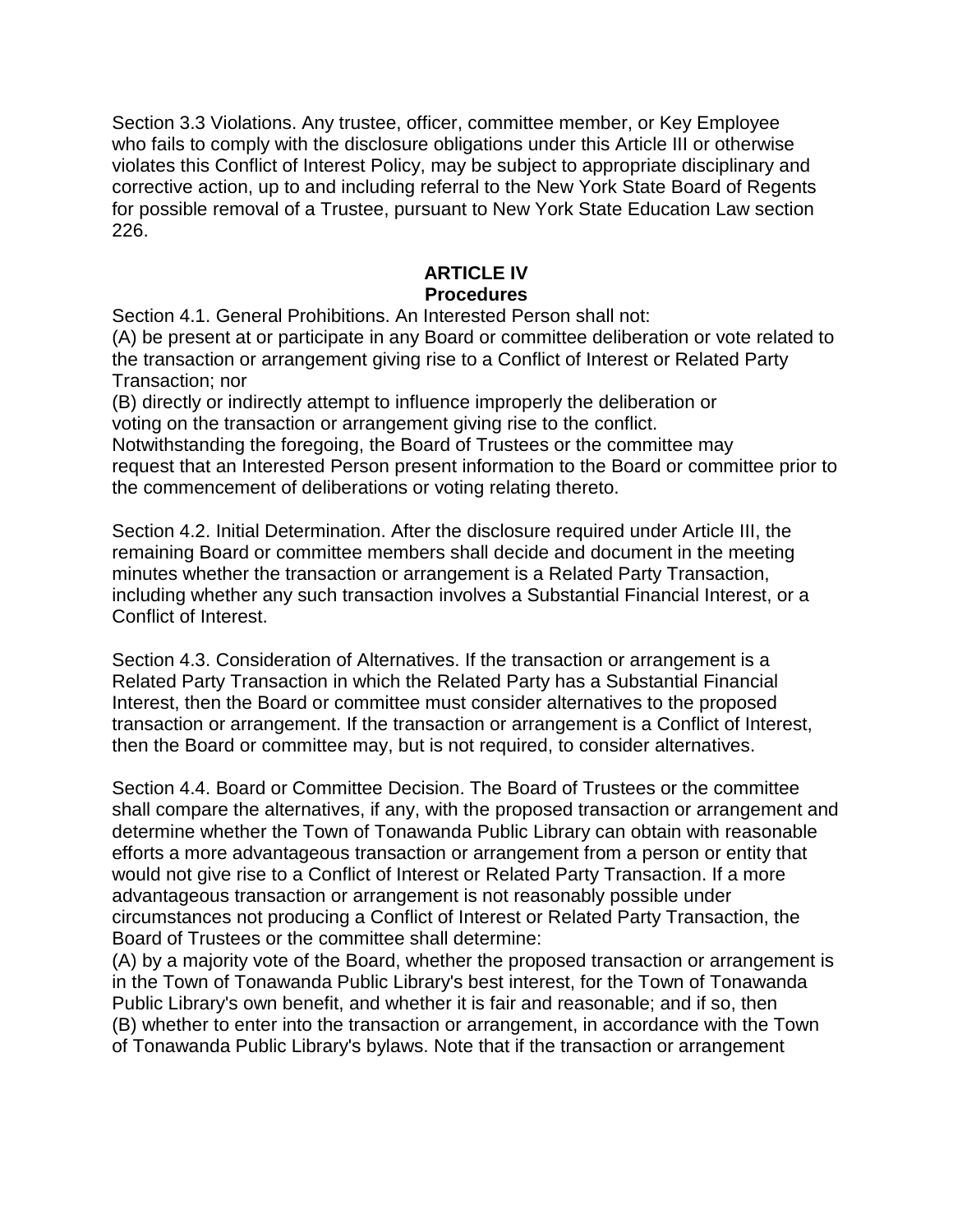involves a Related Party Transaction in which the Related Party has a Substantial Financial Interest, then at least a majority of the Board or committee members present at the meeting is required to approve such transaction.

Section 4.5. Documentation Required. The Board of Trustees or committee shall document in the minutes of the meeting at which such determinations are made the following:

(A) The existence of a Conflict of Interest or Related Party Transaction;

(B) The resolution of the Board or committee with respect to such Conflict of Interest or Related Party Transaction, including the determination as to whether the transaction

or arrangement is fair, reasonable and in the Town of Tonawanda Public Library's best interest.

(C) The basis for approving the transaction or arrangement which gives rise to the Conflict of Interest or Related Party Transaction, including consideration of any alternatives.

# **ARTICLE V Oversight**

A designated Committee of the Board comprised solely of Independent Trustees, as defined in the New York Not-For-Profit Corporation Law (the "Overseeing Committee"), or if there is no such Overseeing Committee, then the entire Board, shall oversee the adoption of, implementation of, and compliance with this Conflict of Interest policy.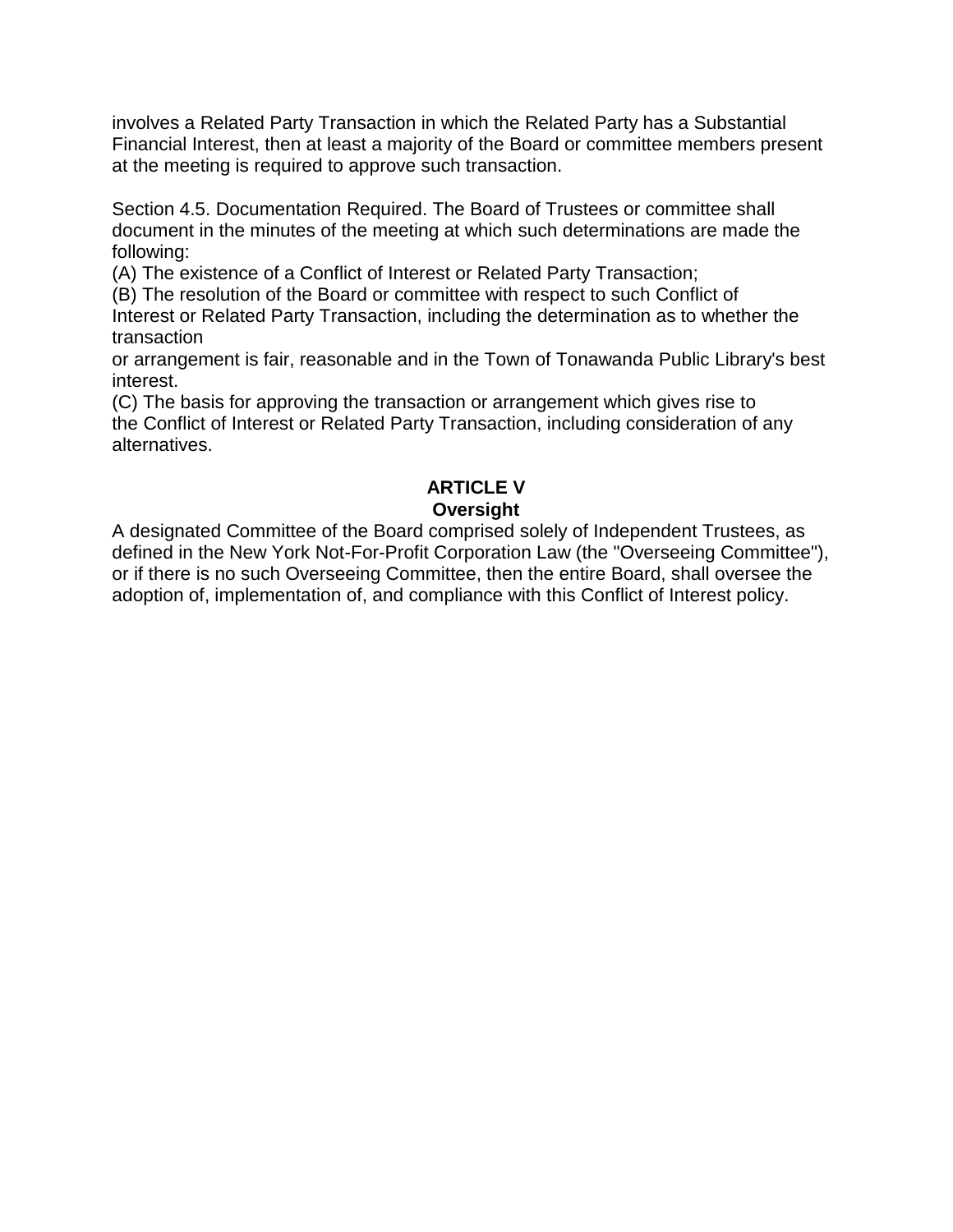#### **APPENDIX A DISCLOSURE STATEMENT OF THE TOWN OF TONAWANDA PUBLIC LIBRARY**

The undersigned, being a trustee, officer, Key Employee of the Town of Tonawanda Public Library, hereby acknowledges and confirms the following:

(1) I have received, read and understand the Town of Tonawanda Public Library's Conflict of Interest Policy in effect as of the date written below, and I agree to comply with the Conflict of Interest Policy.

(2) I understand that the Town of Tonawanda Public Library is charitable and in order to maintain its federal tax exemption it must engage primarily in activities which accomplish one or more of its tax-exempt purposes.

(3) **Personal Interests & Relationships.** I am an officer, director, trustee, member, owner (either as a sole proprietor or a partner), or an employee of the following entities with which the Town of Tonawanda Public Library has a relationship: *[If none, please write "None." If such interests exist, please specify the capacity in which you hold such an interest (for example, employee, director, or owner). If an owner, please specify your percentage ownership).]*

\_\_\_\_\_\_\_\_\_\_\_\_\_\_\_\_\_\_\_\_\_\_\_\_\_\_\_\_\_\_\_\_\_\_\_\_\_\_\_\_\_\_\_\_\_\_\_\_\_\_\_\_\_\_\_\_\_\_\_\_\_\_\_\_\_\_\_\_\_\_ \_\_\_\_\_\_\_\_\_\_\_\_\_\_\_\_\_\_\_\_\_\_\_\_\_\_\_\_\_\_\_\_\_\_\_\_\_\_\_\_\_\_\_\_\_\_\_\_\_\_\_\_\_\_\_\_\_\_\_\_\_\_\_\_\_\_\_\_\_\_ \_\_\_\_\_\_\_\_\_\_\_\_\_\_\_\_\_\_\_\_\_\_\_\_\_\_\_\_\_\_\_\_\_\_\_\_\_\_\_\_\_\_\_\_\_\_\_\_\_\_\_\_\_\_\_\_\_\_\_\_\_\_\_\_\_\_\_\_\_\_

\_\_\_\_\_\_\_\_\_\_\_\_\_\_\_\_\_\_\_\_\_\_\_\_\_\_\_\_\_\_\_\_\_\_\_\_\_\_\_\_\_\_\_\_\_\_\_\_\_\_\_\_\_\_\_\_\_\_\_\_\_\_\_\_\_\_\_\_\_\_ \_\_\_\_\_\_\_\_\_\_\_\_\_\_\_\_\_\_\_\_\_\_\_\_\_\_\_\_\_\_\_\_\_\_\_\_\_\_\_\_\_\_\_\_\_\_\_\_\_\_\_\_\_\_\_\_\_\_\_\_\_\_\_\_\_\_\_\_\_\_

(4) **Interests & Relationships of Relatives**. A Relative (spouse or domestic partner, ancestors, brothers and sisters (whether whole or half blood), children (whether natural or adopted), grandchildren; great-grandchildren, and spouses of brothers, sisters, children, grandchildren and great-grandchildren) of mine is an officer, director, trustee, member, owner (either as a sole proprietor or a partner), or an employee of the following entities with which the Town of Tonawanda Public Library has a relationship: *[If none, please write "None." If such interests exist, please specify the Relative (for example, sibling or spouse) and the Relative's position(for example, employee, director, or owner). If an owner, please specify the percentage ownership).]*

\_\_\_\_\_\_\_\_\_\_\_\_\_\_\_\_\_\_\_\_\_\_\_\_\_\_\_\_\_\_\_\_\_\_\_\_\_\_\_\_\_\_\_\_\_\_\_\_\_\_\_\_\_\_\_\_\_\_\_\_\_\_\_\_\_\_\_\_\_\_ \_\_\_\_\_\_\_\_\_\_\_\_\_\_\_\_\_\_\_\_\_\_\_\_\_\_\_\_\_\_\_\_\_\_\_\_\_\_\_\_\_\_\_\_\_\_\_\_\_\_\_\_\_\_\_\_\_\_\_\_\_\_\_\_\_\_\_\_\_\_ \_\_\_\_\_\_\_\_\_\_\_\_\_\_\_\_\_\_\_\_\_\_\_\_\_\_\_\_\_\_\_\_\_\_\_\_\_\_\_\_\_\_\_\_\_\_\_\_\_\_\_\_\_\_\_\_\_\_\_\_\_\_\_\_\_\_\_\_\_\_

\_\_\_\_\_\_\_\_\_\_\_\_\_\_\_\_\_\_\_\_\_\_\_\_\_\_\_\_\_\_\_\_\_\_\_\_\_\_\_\_\_\_\_\_\_\_\_\_\_\_\_\_\_\_\_\_\_\_\_\_\_\_\_\_\_\_\_\_\_\_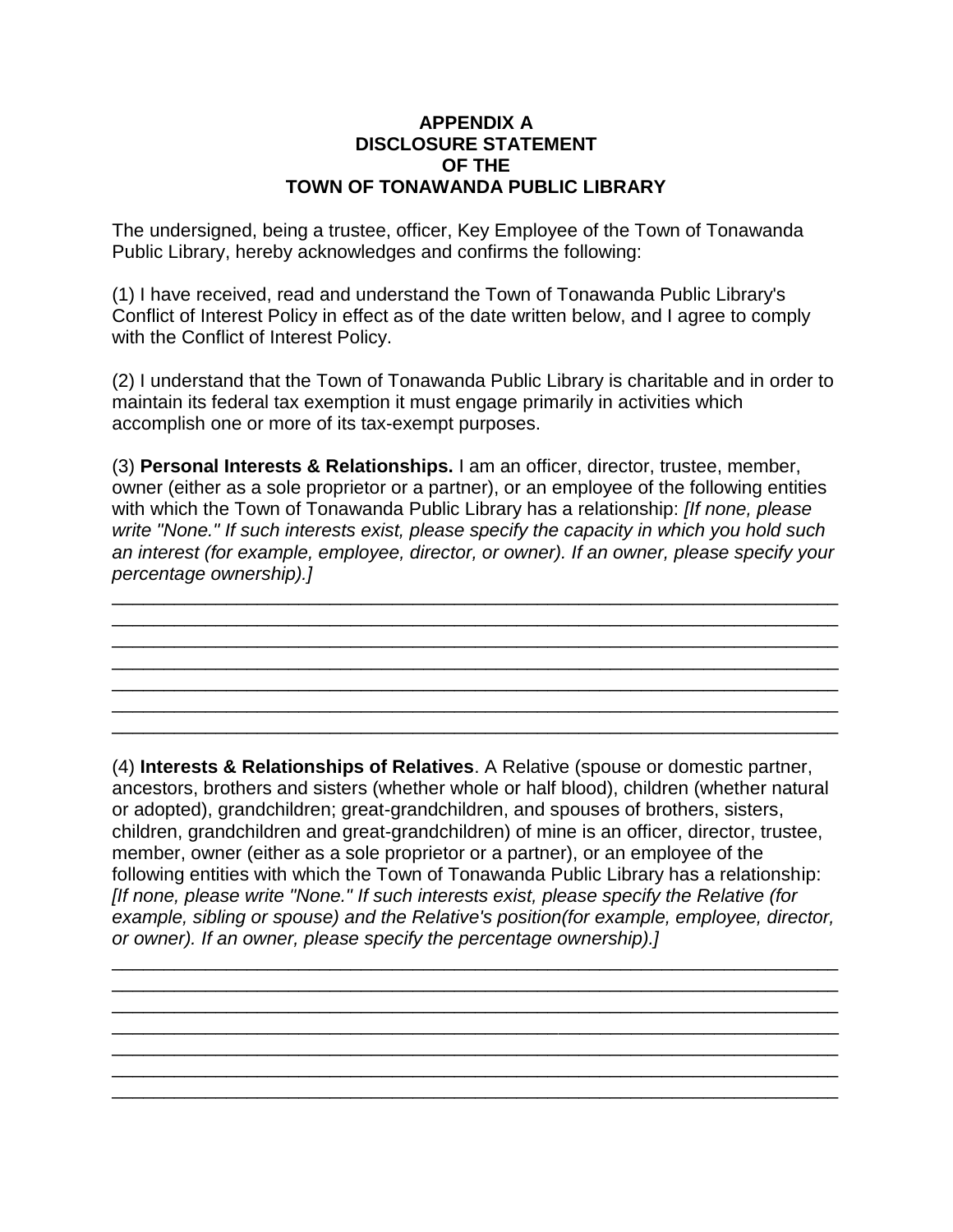(5) **Transactions**. The Town of Tonawanda Public Library is a participant in the following transactions in which I or my Relative may have a Financial Interest that may give rise to a Conflict of Interest or Related Party Transaction, as defined in the Conflict of Interest Policy. *[If none, please write "None." If such transaction(s) exists, please specify the transaction and the potential financial interest involved and whether you or a Relative has such an interest for any such transaction(s). Please specify the Relative and their position, if applicable.]*

\_\_\_\_\_\_\_\_\_\_\_\_\_\_\_\_\_\_\_\_\_\_\_\_\_\_\_\_\_\_\_\_\_\_\_\_\_\_\_\_\_\_\_\_\_\_\_\_\_\_\_\_\_\_\_\_\_\_\_\_\_\_\_\_\_\_\_\_\_\_ \_\_\_\_\_\_\_\_\_\_\_\_\_\_\_\_\_\_\_\_\_\_\_\_\_\_\_\_\_\_\_\_\_\_\_\_\_\_\_\_\_\_\_\_\_\_\_\_\_\_\_\_\_\_\_\_\_\_\_\_\_\_\_\_\_\_\_\_\_\_ \_\_\_\_\_\_\_\_\_\_\_\_\_\_\_\_\_\_\_\_\_\_\_\_\_\_\_\_\_\_\_\_\_\_\_\_\_\_\_\_\_\_\_\_\_\_\_\_\_\_\_\_\_\_\_\_\_\_\_\_\_\_\_\_\_\_\_\_\_\_ \_\_\_\_\_\_\_\_\_\_\_\_\_\_\_\_\_\_\_\_\_\_\_\_\_\_\_\_\_\_\_\_\_\_\_\_\_\_\_\_\_\_\_\_\_\_\_\_\_\_\_\_\_\_\_\_\_\_\_\_\_\_\_\_\_\_\_\_\_\_ \_\_\_\_\_\_\_\_\_\_\_\_\_\_\_\_\_\_\_\_\_\_\_\_\_\_\_\_\_\_\_\_\_\_\_\_\_\_\_\_\_\_\_\_\_\_\_\_\_\_\_\_\_\_\_\_\_\_\_\_\_\_\_\_\_\_\_\_\_\_ \_\_\_\_\_\_\_\_\_\_\_\_\_\_\_\_\_\_\_\_\_\_\_\_\_\_\_\_\_\_\_\_\_\_\_\_\_\_\_\_\_\_\_\_\_\_\_\_\_\_\_\_\_\_\_\_\_\_\_\_\_\_\_\_\_\_\_\_\_\_ \_\_\_\_\_\_\_\_\_\_\_\_\_\_\_\_\_\_\_\_\_\_\_\_\_\_\_\_\_\_\_\_\_\_\_\_\_\_\_\_\_\_\_\_\_\_\_\_\_\_\_\_\_\_\_\_\_\_\_\_\_\_\_\_\_\_\_\_\_\_

I certify that the above statements are true and correct to the best of my acknowledge.

| Name:      |  |  |
|------------|--|--|
| Position:  |  |  |
| Signature: |  |  |
| Date:      |  |  |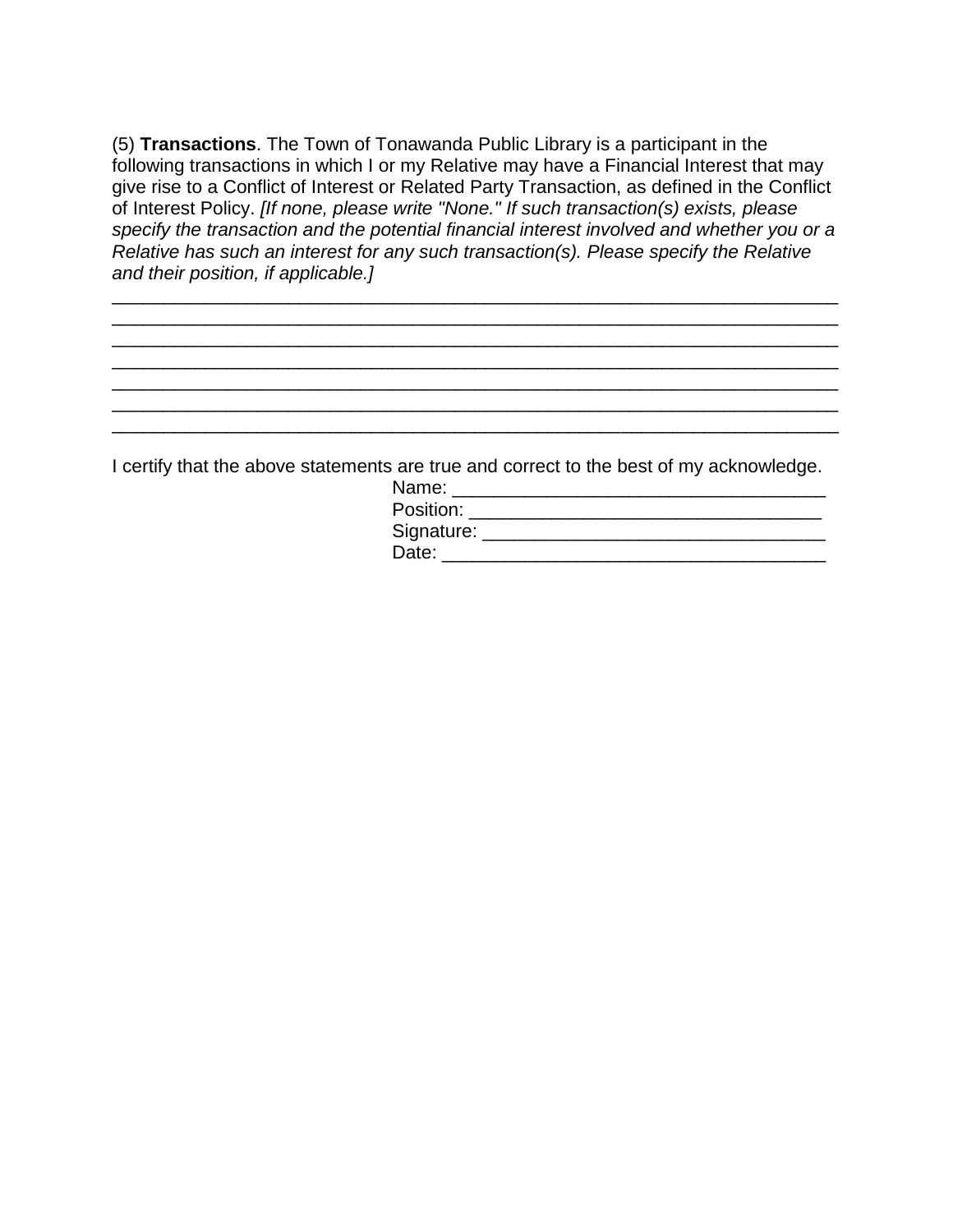#### **APPENDIX A WHISTLEBLOWER POLICY OF THE TOWN OF TONAWANDA PUBLIC LIBRARY**

## **(Adopted as of July 1, 2014)**

The Town of Tonawanda Public Library is committed to upholding the highest standards of ethical, moral and legal business conduct, and transparency through open communication. Accordingly, all trustees, officers, employees and volunteers are required to comply with applicable federal, state and local laws, and must faithfully implement and adhere to the Town of Tonawanda Public Library's own policies and procedures in conducting their duties and responsibilities.

This policy provides an avenue for all trustees, officers, employees and volunteers to report any suspected or actual conduct contrary to these standards without the fear of intimidation, harassment, discrimination or retaliation.

## **ARTICLE I**

#### **Reporting Responsibility**

Section 1.1. Duty to Report. It shall be the Town of Tonawanda Public Library's policy that all trustees, officers, employees and volunteers of the Town of Tonawanda Public Library have a responsibility to report known or suspected violations in accordance with this Whistleblower Policy. This includes reporting any action or suspected action taken by or within the Town of Tonawanda Public Library that is illegal, fraudulent or in violation of any policy of the Town of Tonawanda Public Library, which the reporter has either actual knowledge of or has a reasonable good faith belief that same occurred. Suspected or actual wrongful action(s) regarding Town of Tonawanda Public Library finances and governance, include but are not limited to the following:

(A) Incorrect financial reporting;

(B) Unlawful activity;

(C) Activities that are inconsistent with Town of Tonawanda Public Library policies; and

(D) Activities which otherwise amount to serious improper conduct.

#### **ARTICLE II Procedure**

Section 2.1. Oversight. A designated Committee of the Board comprised solely of Independent Trustees, as defined in the New York Not-For-Profit Corporation Law (the "Overseeing Committee"), or if there is no such Overseeing Committee, then the entire Board, shall oversee the adoption, implementation of, and compliance with this Whistleblower Policy.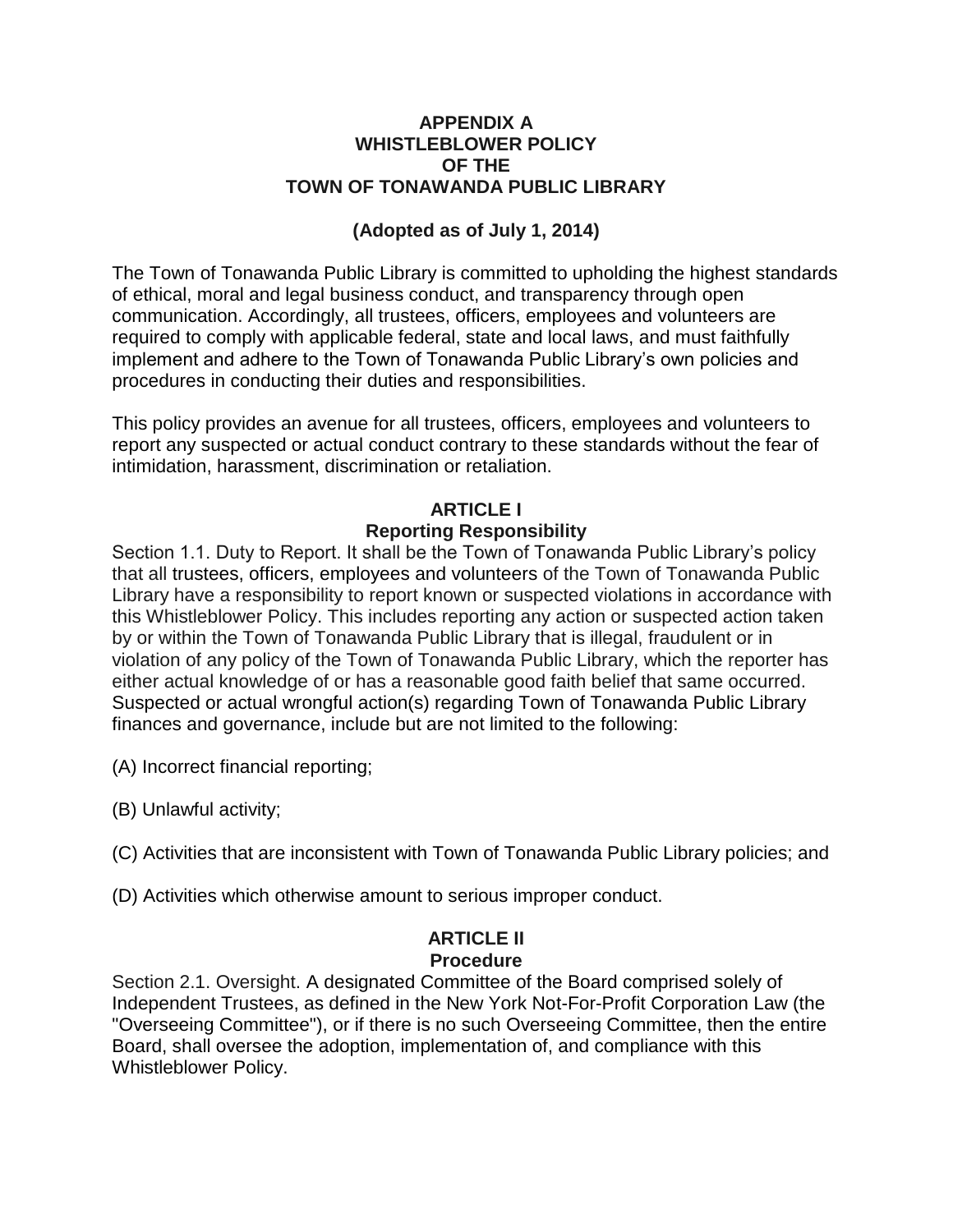Section 2.2. Compliance Officer. The Compliance Officer shall be the Chair of the Overseeing Committee, or if there is no such Overseeing Committee, then the Chair of the Board. Should the Compliance Officer be the subject of the report, then the Overseeing Committee shall appoint another member of the Committee to perform the Compliance Officer's role regarding the allegations. The Compliance Officer shall be responsible for administering the Whistleblower Policy, overseeing an investigation, and reporting to the Overseeing Committee. The Compliance Officer shall report to the Board at least annually on compliance activity.

Section 2.3. Reporting Violations. All reports should be made using the *Whistleblower Reporting Form*, attached as Appendix A. Trustees, officers, employees and volunteers should promptly report alleged violations to the Compliance Officer. If reporter deems it inappropriate to file the report with the Compliance Officer, the report may be submitted to the Chair or Vice- Chair of the Town of Tonawanda Public Library Board of Trustees. Any such reports received by the Chair or Vice-Chair of the Town of Tonawanda Public Library Board of Trustees, or designee, including the completed *Whistleblower Reporting Form* shall be forwarded to the Compliance Officer, subject to the restrictions of Section 2.2.

Section 2.4. Anonymous Reporting. With the exception of a person's report of his or her own violation, the reporter shall not be required to provide his or her name on said form. However, anonymous reports must include sufficient information, including but not limited to, the name of the person against whom the report is being made, the date of the incident, and a description of the incident, in order that an investigation can be conducted.

Section 2.5. Handling Reports. The Overseeing Committee shall provide the reporter a timely acknowledgement of receipt of the report, whether submitted in person, electronically, or otherwise. All reports submitted will be placed on the agenda for the next scheduled meeting of the Overseeing Committee of Town of Tonawanda Public Library Board of Trustees. An appropriate investigation will be undertaken by the Overseeing Committee, or legal counsel or other designee if deemed appropriate by the Overseeing Committee. A report summarizing the findings will be given to the reporter within 10 business days of the Overseeing Committee's meeting, if a name is provided on the *Whistleblower Reporting Form*. If more than 10 business days from the date of the Overseeing Committee's meeting are needed to complete a thorough investigation, the reporter will be notified in writing of an estimated date when the investigation will be completed.

Section 2.6. Results of Investigation. If the investigation establishes that a violation of law, external regulation or Town of Tonawanda Public Library policy has occurred, then the Overseeing Committee shall determine the appropriate action based upon law and Town of Tonawanda Public Library policy and make a recommendation to the Board. Civil or criminal prosecution will be pursued when warranted. If the investigation establishes that no violation of law, external regulation or Town of Tonawanda Public Library policy has occurred, then the Overseeing Committee shall report to the Board its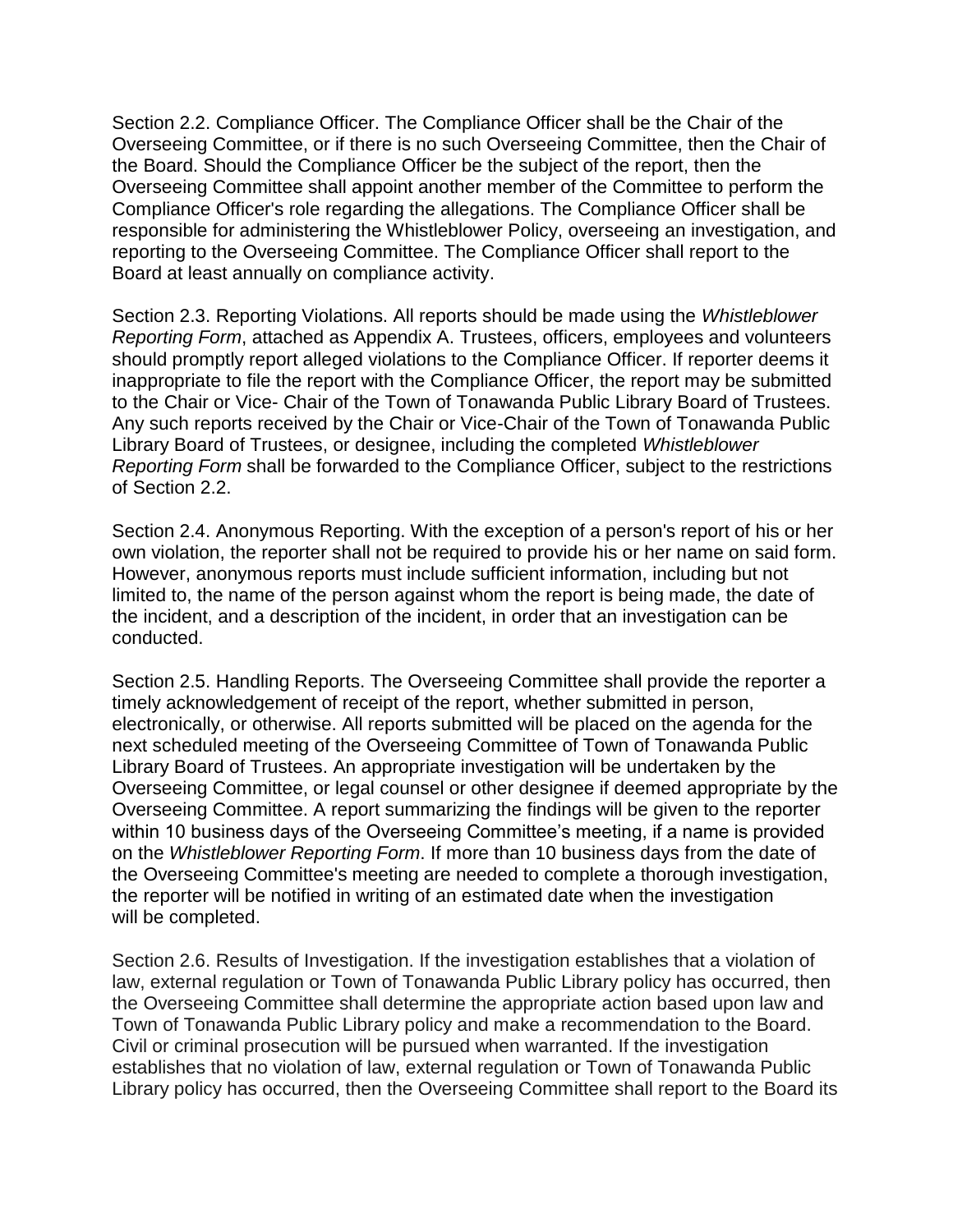findings and determination. The investigation is closed when the Compliance Officer has deemed the investigation is complete and the Overseeing Committee has approved a recommendation for a resolution and/or corrective action to the Board.

Section 2.7. Documentation. The Compliance Officer shall document the investigation and explain the rationale for any recommended resolution and/or corrective action. All documentation relating to the investigation, including the *Whistleblower Reporting Form*, and the resolution and/or corrective action taken shall remain in the Town of Tonawanda Public Library's records in the Human Resources Department and/or Overseeing Committee records for at least five years.

Section 2.8. Confidentiality. All violations or suspected violations may be submitted on a confidential or anonymous basis. Reports will be kept confidential to the extent possible, consistent with the need to conduct an adequate investigation and prevent or correct suspected action(s). The Compliance Officer shall disclose information relating to a report with those who have a need to know so that the Overseeing Committee can conduct an effective investigation and determine what action to take based on the results of any such investigation. In appropriate cases, the investigation documents will be shared with law enforcement personnel. Disclosure of reports to individuals not involved in the investigation shall be viewed as a serious disciplinary offense and may result in discipline, up to and including dismissal, termination or civil lawsuits.

Section 2.9. Protection against Retaliation. Any Town of Tonawanda Public Library trustee, officer, employee or volunteer who reports a suspected or actual violation(s), in good faith shall not suffer intimidation, harassment, discrimination or other retaliation or, in the case of an employee, adverse employment action.

## **ARTICLE III Regulations**

Section 3.1. Discipline for Retaliatory Conduct. Retaliation is a serious violation of this policy and should be reported immediately to the Chair of the Overseeing Committee of the Town of Tonawanda Public Library Board of Trustees. Depending on the nature and seriousness of the offense, the Town of Tonawanda Public Library will impose appropriate discipline against any trustee, officer or employee found to have engaged in any form of retaliatory conduct against an individual reporting suspected or actual wrongful action(s) in accordance with this policy, up to and including dismissal or termination, and referral to the New York State Board of Regents for possible removal of a Trustee, pursuant to New York State Education Law Section 226. Volunteers that engage in any such conduct will not be permitted to volunteer in Town of Tonawanda Public Library activities.

Section 3.2. Good Faith Reporting. Any Town of Tonawanda Public Library trustee, officer, employee or volunteer who files a report concerning a violation or suspected violation must do so in good faith and have reasonable grounds for believing the information in the report indicates a violation under this policy. The Town of Tonawanda Public Library will impose appropriate discipline against any trustee, officer or employee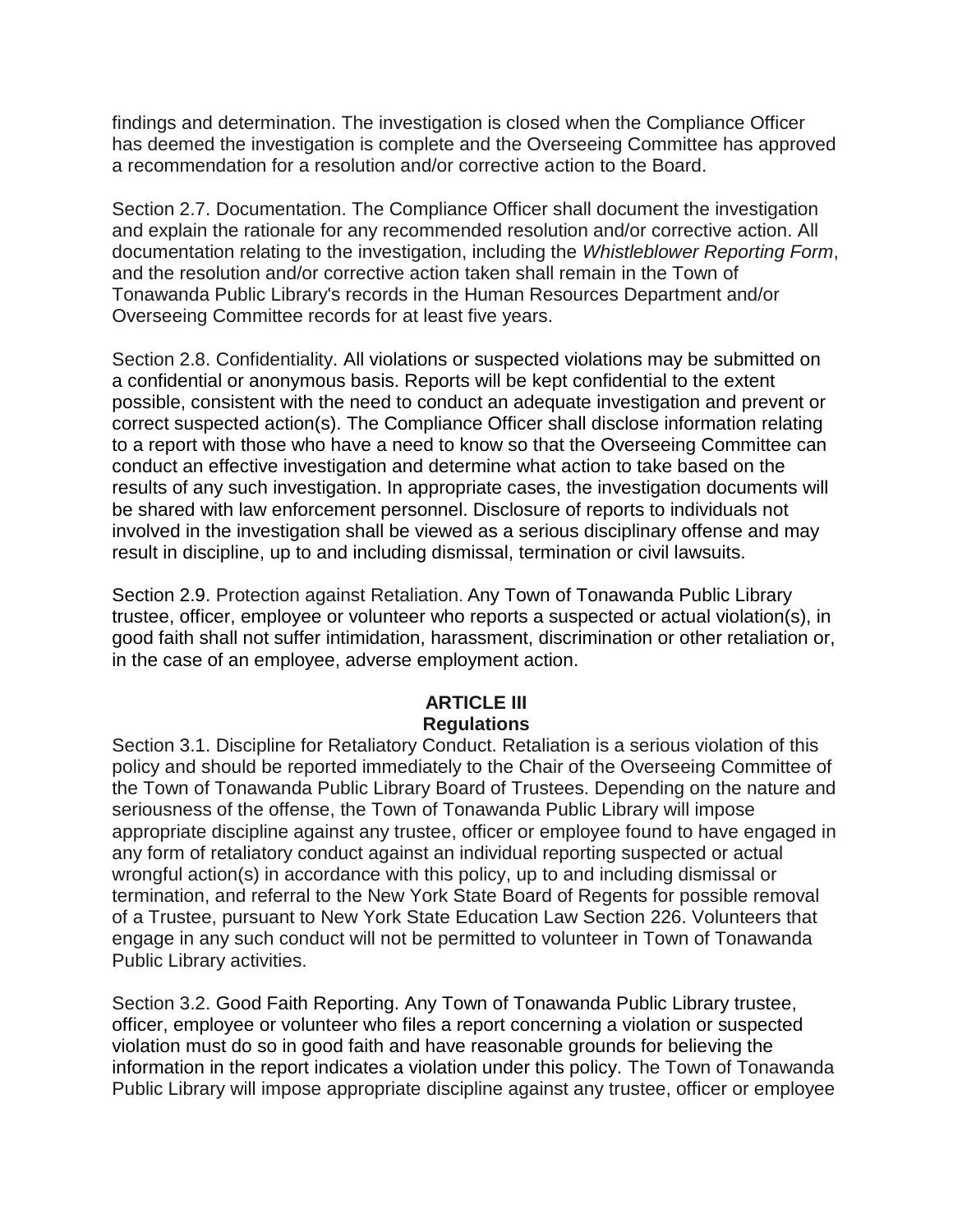found to have knowingly made a report/complaint in bad faith, up to and including dismissal or termination, and referral to the New York State Board of Regents for possible removal of a Trustee, pursuant to New York State Education Law section 226. This includes, but is not limited to, giving false information or making a report in retaliation. Volunteers that engage in any such conduct will not be permitted to volunteer in Town of Tonawanda Public Library activities.

### **ARTICLE IV Applicability and Distribution of Policy**

This policy shall apply to and be distributed to all trustees, officers, employees, and volunteers of the Town of Tonawanda Public Library at the time of appointment or hiring and annually thereafter.

Adopted by Town of Tonawanda Public Library Board of Trustees at a public meeting June 10, 2014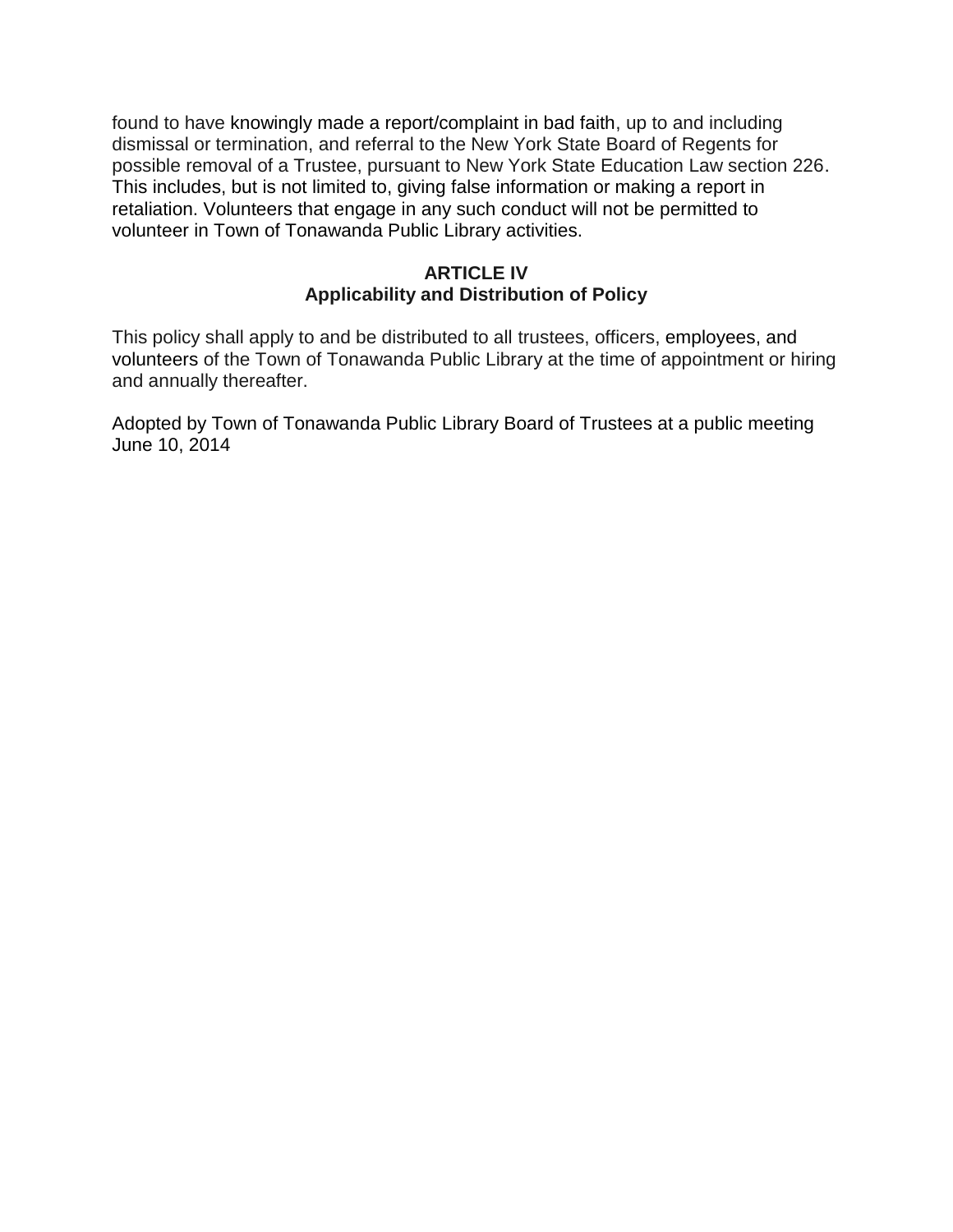## **APPENDIX A**

## **CONFIDENTIAL**

## **Town of Tonawanda Public Library**

# **WHISTLEBLOWER REPORTING FORM**

Date of Report: \_\_\_\_\_\_\_\_\_\_\_\_\_\_\_\_\_\_\_\_\_\_\_\_\_\_

**Reporter's Contact Information: (***Not required if being submitted anonymously)*

| Name                   | Position/Title |
|------------------------|----------------|
| Dept/Location          | Work #         |
| Home Address           | Home/cell #    |
| Best time to reach you | Email          |

Preferable method of communication:

**Person Against Whom the Report of Actual or Suspected Wrongful Conduct is Being Made:** (If more than one, please complete additional forms)

| Name                          | Position/Title     |
|-------------------------------|--------------------|
| Dept/Location (if applicable) | Phone # (if known) |

#### **Witness(es) to Actual or Suspected Wrongful Conduct:** Attach additional sheets if necessary:

| Name          | Position/Title     |
|---------------|--------------------|
| Dept/Location | Phone # (if known) |
| Name          | Position/Title     |
| Dept/Location | Phone # (if known) |